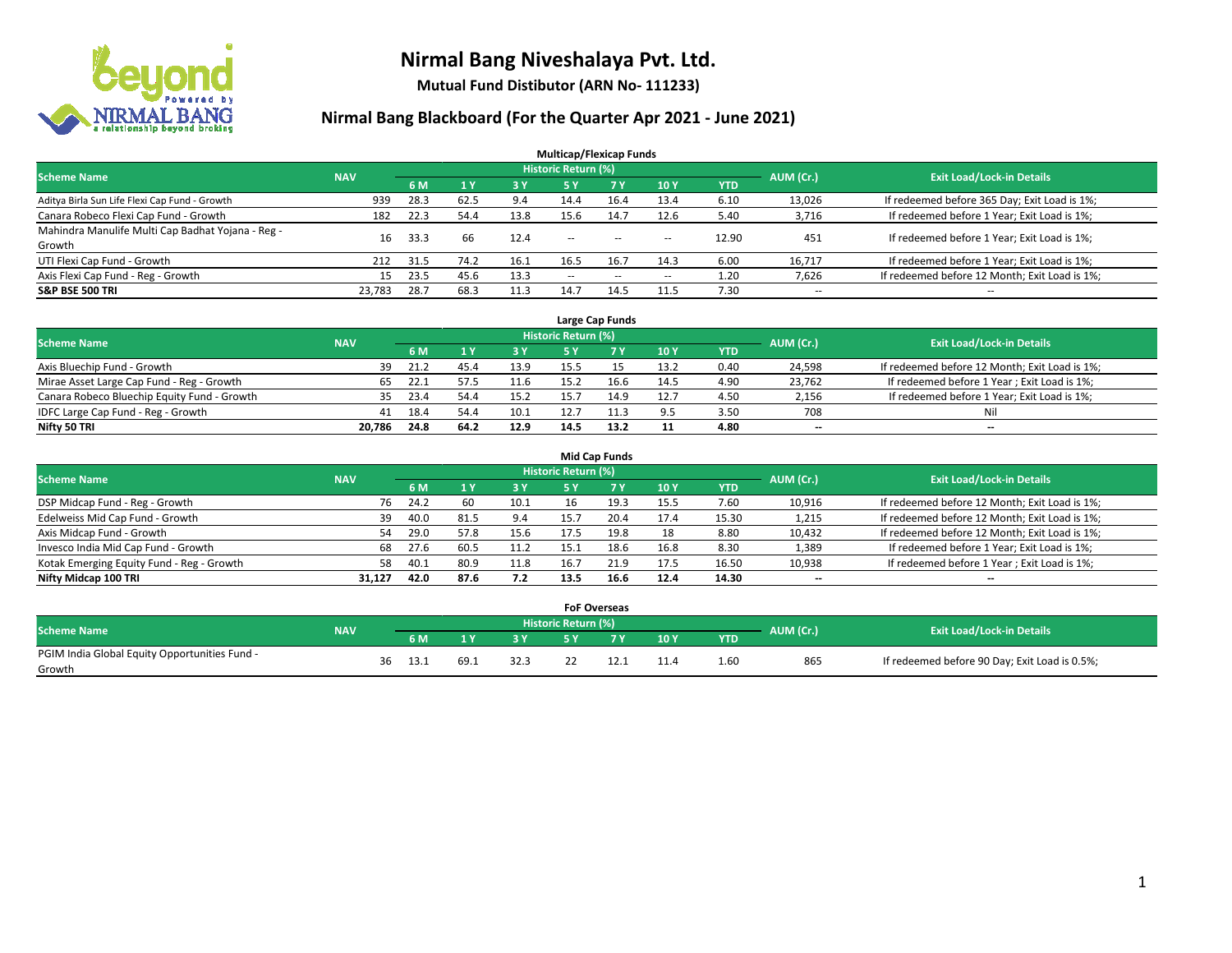

**Mutual Fund Distibutor (ARN No- 111233)**

|                                                  |            |      |      |            |                            | Large & Midcap |      |            |           |                                              |
|--------------------------------------------------|------------|------|------|------------|----------------------------|----------------|------|------------|-----------|----------------------------------------------|
| <b>Scheme Name</b>                               | <b>NAV</b> |      |      |            | <b>Historic Return (%)</b> |                |      |            | AUM (Cr.) | <b>Exit Load/Lock-in Details</b>             |
|                                                  |            | 6 M  |      | <b>3 Y</b> | 5 Y                        | 7 Y            | 10Y  | <b>YTD</b> |           |                                              |
| Mirae Asset Emerging Bluechip Fund - Growth      | 78         | 32.2 | 71.7 | 16.1       | 20.3                       | 24.1           | 21.5 | 10.60      | 16,190    | If redeemed before 1 Year; Exit Load is 1%;  |
| Canara Robeco Emerging Equities - Growth         | 128        | 26.5 | 62.8 | 10.6       | 16.7                       | 22.1           | 18.6 | 6.20       | 8,179     | If redeemed before 1 Year; Exit Load is 1%;  |
| Principal Emerging Bluechip Fund - Growth        | 143        | 30.3 | 65.7 | 9.3        | 16.1                       | 20             | 16.9 | 8.50       | 2,519     | If redeemed before 365 Day; Exit Load is 1%; |
| Invesco India Growth Opportunities Fund - Growth | 43         | 20.4 | 51.1 | 8.5        | 13.9                       | 15             | 12.5 | 4.20       | 3,651     | If redeemed before 1 Year; Exit Load is 1%;  |
| Kotak Equity Opportunities Fund - Reg - Growth   | 163        | 27.4 | 61.5 | 12.1       | 15.2                       | 16.8           | 13.3 | 9.60       | 5,518     | If redeemed before 1 Year; Exit Load is 1%;  |
| Tata Large & Mid Cap Fund - Reg - Growth         | 274        | 27.7 | 62.6 | 11.8       | 13.2                       | 15.1           | 13.1 | 8.30       | 2,153     | If redeemed before 365 Day; Exit Load is 1%; |
| NIFTY Large Midcap 250 TRI                       | 9,842      | 33.0 | 73.8 | 11.1       | 15.6                       | 16.6           | 13.2 | 9.80       | --        | --                                           |

|                                                     |            |      |      |      |                     | <b>Focused Funds</b> |        |            |           |                                               |
|-----------------------------------------------------|------------|------|------|------|---------------------|----------------------|--------|------------|-----------|-----------------------------------------------|
| <b>Scheme Name</b>                                  | <b>NAV</b> |      |      |      | Historic Return (%) |                      |        |            | AUM (Cr.) | <b>Exit Load/Lock-in Details</b>              |
|                                                     |            | 6 M  |      | 3 Y  | 5 Y                 |                      | 10Y    | <b>YTD</b> |           |                                               |
| Axis Focused 25 Fund - Growth                       | 38         | 24.7 | 56.6 | 11.6 | 16.6                | 16.8                 | $\sim$ | 0.80       | 15,007    | If redeemed before 12 Month; Exit Load is 1%; |
| ICICI Prudential Focused Equity Fund - Ret - Growth | 39         | 31.7 | 57.1 | 11.5 | 12.6                | 12.3                 | 10.6   | 8.80       | 1,217     | If redeemed before 1 Year; Exit Load is 1%;   |
| SBI Focused Equity Fund - Growth                    | 189        | 29.9 | 50.4 | 11.3 | 14.9                | 17.8                 | 16.4   | 7.40       | 14,253    | If redeemed before 1 Year; Exit Load is 1%;   |
| <b>S&amp;P BSE 500 TRI</b>                          | 23.783     | 28.7 | 68.3 | 11.3 | 14.7                | 14.5                 | 11.5   | 7.30       | $- -$     | $\overline{\phantom{a}}$                      |

|                                    |            |      |       |                     |      | <b>Small Cap Funds</b> |        |       |           |                                               |
|------------------------------------|------------|------|-------|---------------------|------|------------------------|--------|-------|-----------|-----------------------------------------------|
| <b>Scheme Name</b>                 | <b>NAV</b> |      |       | Historic Return (%) |      |                        |        |       | AUM (Cr.) | <b>Exit Load/Lock-in Details</b>              |
|                                    |            | 6 M  |       | 73 Y.               |      |                        | 10Y    | YTD   |           |                                               |
| Axis Small Cap Fund - Reg - Growth | 44         | 32.2 |       | 16.1                |      | 21.2                   | $\sim$ | 12.50 | 4,485     | If redeemed before 12 Month; Exit Load is 1%; |
| DSP Small Cap Fund - Reg - Growth  | 80         | 34.1 | 91.6  | 6.5                 | 13.1 | 21.5                   | 17.6   | 12.60 | 6,455     | If redeemed before 12 Month; Exit Load is 1%; |
| SBI Small Cap Fund - Growth        | 80         | 37.4 | 83.9  | 10.8                | 19.3 | 26.1                   | 20.9   | 11.50 | 7.570     | If redeemed before 1 Year; Exit Load is 1%;   |
| Nifty Smallcap 100 TRI             | 10.284     | 42.1 | 110.4 | 1.2                 | 10.9 | 12.5                   | 9.2    | 16.90 | $- -$     | $\overline{\phantom{a}}$                      |

|                                              |            |      |      |                            | ELSS Schemes (Tax Saving u/s 80-C) |           |        |            |           |                                  |
|----------------------------------------------|------------|------|------|----------------------------|------------------------------------|-----------|--------|------------|-----------|----------------------------------|
| <b>Scheme Name</b>                           | <b>NAV</b> |      |      | <b>Historic Return (%)</b> |                                    |           |        |            | AUM (Cr.) | <b>Exit Load/Lock-in Details</b> |
|                                              |            | 6 M  | 1Y   | 73 Y.                      | <b>5Y</b>                          | <b>7Y</b> | 10Y    | <b>YTD</b> |           |                                  |
| Aditya Birla Sun Life Tax Relief 96 - Growth | 38         | 18.9 | 46   | 6.2                        | 12.1                               | 15.8      | 12.8   | 2.50       | 13,647    | Ni                               |
| Axis Long Term Equity Fund - Growth          | 61         | 28.3 | 53.5 | 12.3                       | 15.2                               | 18.1      | 17.1   | 2.30       | 27,870    | Ni                               |
| Canara Robeco Equity Tax Saver Fund - Growth | 93         | 25.1 | 60.7 | 15.6                       |                                    | 16        | 13.5   | 7.20       | 1,961     | Ni                               |
| Invesco India Tax Plan - Growth              | 67         | 22.9 | 56.7 | 10.4                       |                                    | 16.4      | 14.1   | 4.40       | 1,512     | Ni                               |
| Mirae Asset Tax Saver Fund - Reg - Growth    | 25         | 29.7 | 71.6 | 15.6                       | 20.3                               | $\sim$    | $\sim$ | 9.10       | 6,935     | Ni                               |
| S&P BSE 200 TRI                              | 7,640      | 27.8 | 66.3 | 12.1                       | 14.9                               | 14.4      | 11.7   | 6.60       | $- -$     | $-$                              |
|                                              |            |      |      |                            |                                    |           |        |            |           |                                  |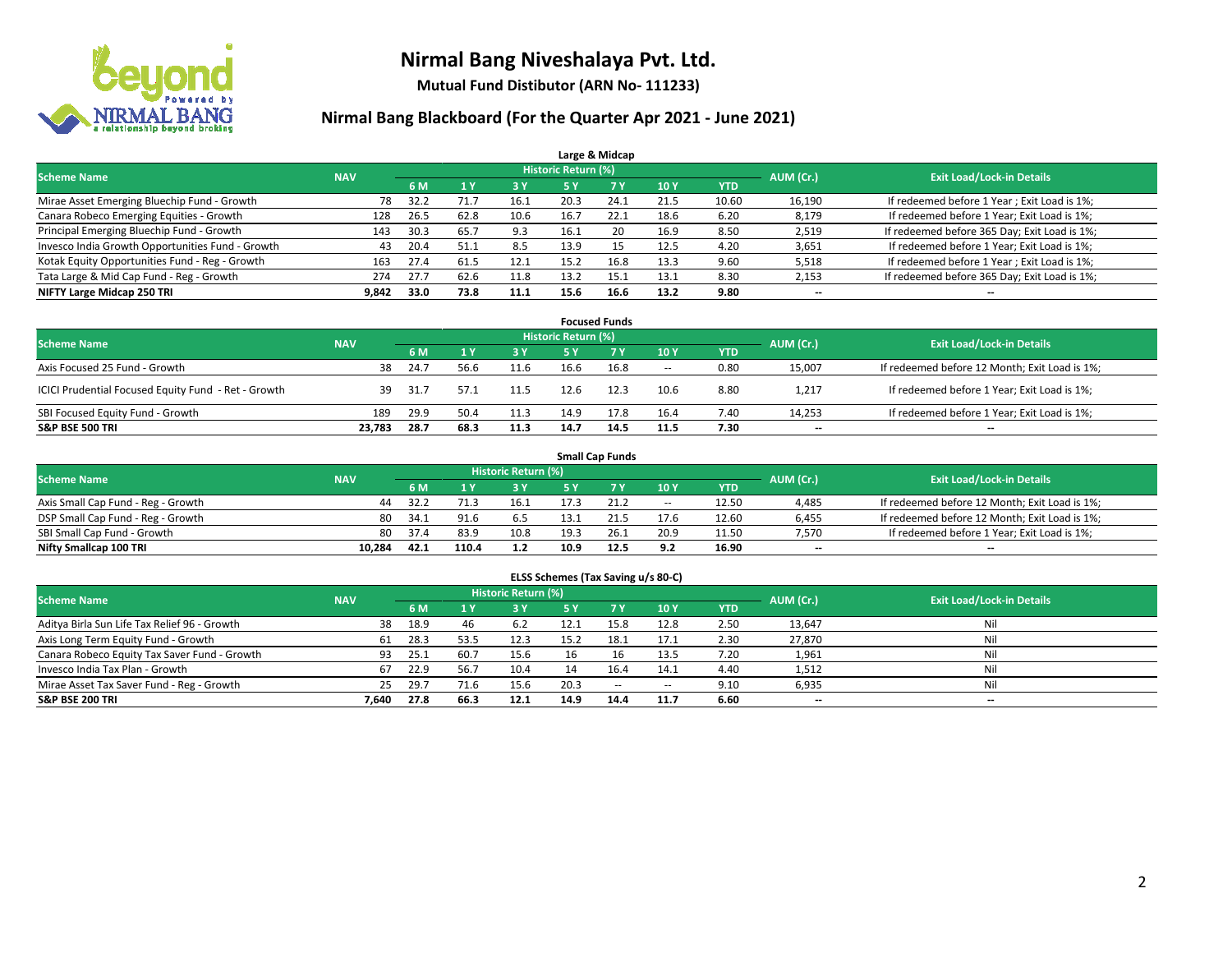

**Mutual Fund Distibutor (ARN No- 111233)**

|                                                           |            |      |      |                            |      | <b>Solution Oriented</b> |                          |            |           |                                               |
|-----------------------------------------------------------|------------|------|------|----------------------------|------|--------------------------|--------------------------|------------|-----------|-----------------------------------------------|
| <b>Scheme Name</b>                                        | <b>NAV</b> |      |      | <b>Historic Return (%)</b> |      |                          |                          |            | AUM (Cr.) | <b>Exit Load/Lock-in Details</b>              |
|                                                           |            | 6 M  | 1 Y  | 3 Y                        | 5 Y  | <b>7Y</b>                | 10Y                      | <b>YTD</b> |           |                                               |
| <b>HDFC Childrens Gift Fund</b>                           | 154        | 20.0 | 51.7 | 9.7                        | 12.9 | 14.1                     | 13.4                     | 5.00       | 4,270     | Nil                                           |
| Tata Retirement Savings Fund - Moderate Plan - Reg        | 37         | 13.3 | 39.6 | 7.6                        | 12.7 | 16.1                     | $\sim$ $\sim$            | 2.00       | 1,361     | If redeemed before 61 Month; Exit Load is 1%; |
| Tata Retirement Savings Fund - Progressive Plan -<br>Reg  | 37         | 15.2 | 45   | 7.8                        | 14.2 | 16.2                     | $ -$                     | 2.50       | 995       | If redeemed before 61 Month; Exit Load is 1%; |
| Tata Retirement Savings Fund - Reg - Conservative<br>Plan | 23         | 5.1  | 16.4 | 6.9                        | 8.7  | 9.9                      | $\overline{\phantom{a}}$ | 0.40       | 167       | If redeemed before 61 Month; Exit Load is 1%; |
| <b>S&amp;P BSE 200 TRI</b>                                | 7,640      | 27.8 | 66.3 | 12.1                       | 14.9 | 14.4                     | 11.7                     | 6.60       | --        | --                                            |

|                                                    |            |      |      |                     |      | <b>Index Fund</b> |      |            |           |                                               |
|----------------------------------------------------|------------|------|------|---------------------|------|-------------------|------|------------|-----------|-----------------------------------------------|
| <b>Scheme Name</b>                                 | <b>NAV</b> |      |      | Historic Return (%) |      |                   |      |            | AUM (Cr.) | <b>Exit Load/Lock-in Details</b>              |
|                                                    |            | 6 M  |      | 3 Y                 | 5 Y  | <b>77 Y</b>       | 10Y  | <b>YTD</b> |           |                                               |
| HDFC Index Fund-NIFTY 50 Plan                      | 134        | 24.6 | 63.3 | 12.3                | 13.9 | 12.7              | 10.3 | 4.70       | 2,750     | If redeemed before 3 Day; Exit Load is 0.25%; |
| ICICI Prudential Nifty Next 50 Index Fund - Growth | 31         | 27.2 | 48.3 | 4.6                 | 12.5 | 14.3              | 11.5 | 6.30       | 1,036     | Nil                                           |
| UTI Nifty Index Fund - Growth                      | 97         | 24.7 | 63.8 | 12.5                | 14.1 | 12.8              | 10.3 | 4.70       | 3,592     | Nil                                           |
| Nifty 50 TRI                                       | 20,786     | 24.8 | 64.2 | 12.9                | 14.5 | 13.2              | 11   | 4.80       | $- -$     | $\overline{\phantom{a}}$                      |

|                                       |            |      |      |                            |      | <b>Contra/Value Fund</b> |      |      |           |                                             |
|---------------------------------------|------------|------|------|----------------------------|------|--------------------------|------|------|-----------|---------------------------------------------|
| <b>Scheme Name</b>                    | <b>NAV</b> |      |      | <b>Historic Return (%)</b> |      |                          |      |      | AUM (Cr.) | <b>Exit Load/Lock-in Details</b>            |
|                                       |            | 6 M  |      | 2 V                        |      | 7 V                      | 10Y  | YTD  |           |                                             |
| Invesco India Contra Fund - Growth    | 62         | 24.4 | 59.7 | 9.4                        |      |                          | 14.2 | 4.30 | 6.477     | If redeemed before 1 Year; Exit Load is 1%; |
| UTI Value Opportunities Fund - Growth | 82         | 28.6 | 62.8 | 11.5                       |      |                          | 11.4 | 6.90 | 5,515     | If redeemed before 1 Year; Exit Load is 1%; |
| <b>S&amp;P BSE 500 TRI</b>            | 23.783     | 28.7 | 68.  | 11.3                       | 14.7 | 14.'                     | 11.5 | 7.30 | $- -$     | $-$                                         |

|                                                                           |            |      |       |                     |           | Sector/Thematic |      |            |           |                                               |
|---------------------------------------------------------------------------|------------|------|-------|---------------------|-----------|-----------------|------|------------|-----------|-----------------------------------------------|
| <b>Scheme Name</b>                                                        | <b>NAV</b> |      |       | Historic Return (%) |           |                 |      |            | AUM (Cr.) | <b>Exit Load/Lock-in Details</b>              |
|                                                                           |            | 6 M  |       | 3 Y                 | <b>5Y</b> | <b>7 Y</b>      | 10Y  | <b>YTD</b> |           |                                               |
| Canara Robeco Consumer Trends Fund - Reg -<br>Growth                      | 55.        | 26.7 | 51.1  | 14                  | 17.7      | 18.4            | 14.7 | 6.50       | 553       | If redeemed before 1 Year; Exit Load is 1%;   |
| Mirae Asset Great Consumer Fund - Growth                                  | 45         | 26.8 | 50.6  | 10.8                | 16.3      | 16.4            | 15.9 | 8.20       | 1,174     | If redeemed before 1 Year; Exit Load is 1%;   |
| <b>ICICI Prudential Technology Fund - Growth</b>                          | 111        | 31.0 | 138.3 | 28.4                | 20.8      | 20.2            | 19.4 | 11.90      | 1,818     | If redeemed before 15 Day; Exit Load is 1%;   |
| Nippon India Pharma Fund - Growth                                         | 268        | 16.8 | 51.8  | 23.6                | 14.8      | 17.4            |      | 6.00       | 4,261     | If redeemed before 1 Month; Exit Load is 1%;  |
| BNP Paribas India Consumption Fund - Reg - Growth                         | 16         | 25.0 | 42.9  | $- -$               |           |                 |      | 6.30       | 699       | If redeemed before 12 Month; Exit Load is 1%; |
| ICICI Prudential Banking and Financial Services Fund -<br>Retail - Growth | 70         | 34.5 | 65.2  | 5.4                 | 15.7      | 16.5            | 13.7 | 5.80       | 3,865     | If redeemed before 15 Day; Exit Load is 1%;   |
| <b>S&amp;P BSE 500 TRI</b>                                                | 23,783     | 28.7 | 68.3  | 11.3                | 14.7      | 14.5            | 11.5 | 7.30       | --        | --                                            |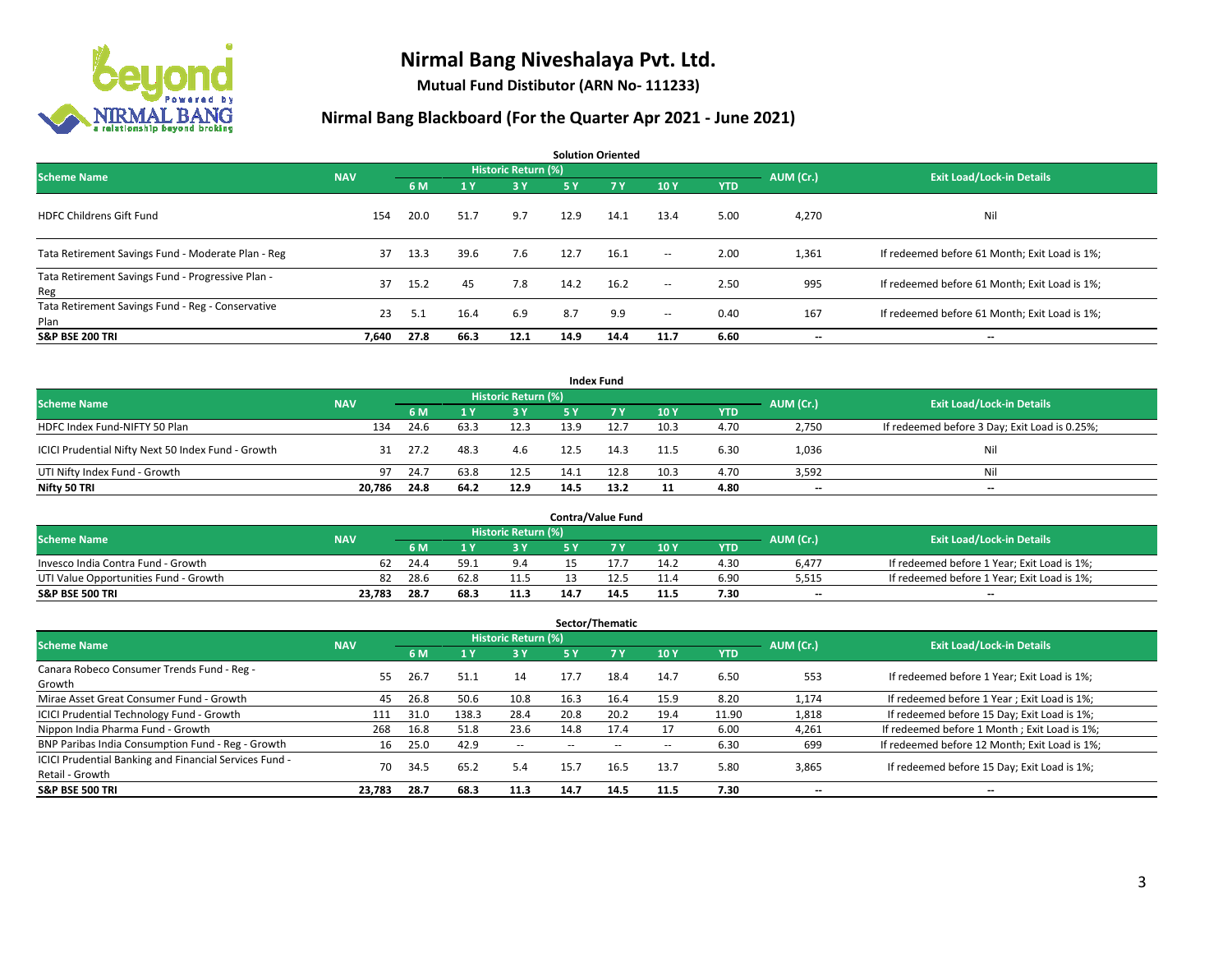

**Mutual Fund Distibutor (ARN No- 111233)**

| <b>Dynamic Asset Allocation Funds</b>            |            |      |                |                            |               |      |       |            |           |                                               |  |  |  |
|--------------------------------------------------|------------|------|----------------|----------------------------|---------------|------|-------|------------|-----------|-----------------------------------------------|--|--|--|
| <b>Scheme Name</b>                               | <b>NAV</b> |      |                | <b>Historic Return (%)</b> |               |      |       |            | AUM (Cr.) | <b>Exit Load/Lock-in Details</b>              |  |  |  |
|                                                  |            | 6 M  | 1 <sup>1</sup> | 3 Y                        | 5 Y           | 7 Y  | 10Y   | <b>YTD</b> |           |                                               |  |  |  |
| ICICI Prudential Balanced Advantage Fund - Reg - | 44         | 14.9 | 38.1           | 9.5                        |               |      | 12.1  | 3.70       | 30,281    | If redeemed before 1 Year; Exit Load is 1%;   |  |  |  |
| Growth                                           |            |      |                |                            |               |      |       |            |           |                                               |  |  |  |
| Nippon India Balanced Advantage Fund - Growth    | 108        | 15.4 | 33.3           | 8.4                        |               | 12.2 | 10.4  | 3.50       | 3,251     | If redeemed before 12 Month; Exit Load is 1%; |  |  |  |
| Edelweiss Balanced Advantage Fund - Growth       | 32         | 17.3 | 36.4           | 11.7                       |               | 12.4 | 10.9  | 4.20       | 3,315     | If redeemed before 365 Day; Exit Load is 1%;  |  |  |  |
| Kotak Balanced Advantage Fund - Reg - Growth     | 13         | 11.0 | 36.4           | $\sim$                     | $\sim$ $\sim$ | $-$  | $- -$ | 3.00       | 7,670     | If redeemed before 1 Year; Exit Load is 1%;   |  |  |  |
| NIFTY 50 Hybrid Composite Debt 65:35 Index       | 12.744     | 16.5 | 43.3           | 12.4                       | 13            | 12.3 | 10.6  | 3.10       | $- -$     | $\overline{\phantom{a}}$                      |  |  |  |

| <b>Hybrid Aggressive</b>                        |            |      |      |                     |      |        |        |            |           |                                               |  |  |  |
|-------------------------------------------------|------------|------|------|---------------------|------|--------|--------|------------|-----------|-----------------------------------------------|--|--|--|
| <b>Scheme Name</b>                              | <b>NAV</b> |      |      | Historic Return (%) |      |        |        |            | AUM (Cr.) | <b>Exit Load/Lock-in Details</b>              |  |  |  |
|                                                 |            | 6 M  |      | 3 Y                 |      |        | 10Y    | <b>YTD</b> |           |                                               |  |  |  |
| Canara Robeco Equity Hybrid Fund - Growth       | 210        | 17.9 |      | 12.2                | 13.6 |        | 13     | 4.20       | 4,812     | If redeemed before 1 Year; Exit Load is 1%;   |  |  |  |
| SBI Equity Hybrid Fund - Growth                 | 172        | 22.2 | 40.2 | 10.9                | 12.3 |        |        | 4.80       | 37.727    | If redeemed before 12 Month; Exit Load is 1%; |  |  |  |
| Mirae Asset Hybrid - Equity Fund - Reg - Growth | 19         | 19.3 |      | 11.4                | 13.3 | $\sim$ | $\sim$ | 4.70       | 4,829     | If redeemed before 1 Year; Exit Load is 1%;   |  |  |  |
| NIFTY 50 Hybrid Composite Debt 65:35 Index      | 12.744     | 16.5 | 43.3 | 12.4                |      | 12.3   | 10.6   | 3.10       | $-$       | $- -$                                         |  |  |  |

| Gold                                    |            |        |        |                     |      |     |       |         |                          |                                                                  |  |  |  |  |
|-----------------------------------------|------------|--------|--------|---------------------|------|-----|-------|---------|--------------------------|------------------------------------------------------------------|--|--|--|--|
| <b>Scheme Name</b>                      | <b>NAV</b> |        |        | Historic Return (%) |      |     |       |         | AUM (Cr.)                | <b>Exit Load/Lock-in Details</b>                                 |  |  |  |  |
|                                         |            | 6 M    |        | 3 Y                 | 5 ٧  |     | 10Y   | YTD     |                          |                                                                  |  |  |  |  |
| <b>HDFC Gold Fund - Growth</b>          | 15         | -8.3   | $-6.7$ | 13.3                |      |     | $\!-$ | $-6.80$ | 1,062                    | If redeemed before 6 Months; Exit Load is 2%; If redeemed bet. 6 |  |  |  |  |
|                                         |            |        |        |                     |      |     |       |         |                          | Months to 12 Months; Exit Load is 1%;                            |  |  |  |  |
| Kotak Gold Fund - Reg - Growth          | 19         | $-7.8$ |        | 13.4                |      | 5.6 | 6.6   | $-6.50$ | 814                      | If redeemed before 1 Year; Exit Load is 1%;                      |  |  |  |  |
| Nippon India Gold Savings Fund - Growth | 19         | -8.4   |        |                     |      |     | 6.4   | $-6.80$ | 1,240                    | If redeemed before 15 Day; Exit Load is 1%;                      |  |  |  |  |
| <b>Prices of Gold</b>                   | 47.021     | -7.4   | $- -$  | 14.8                | 10.1 | 6.9 | 8.2   | -6.00   | $\overline{\phantom{a}}$ | --                                                               |  |  |  |  |

| <b>Arbitrage Fund</b>                      |            |    |      |     |                     |  |     |                          |            |           |                                                 |  |  |
|--------------------------------------------|------------|----|------|-----|---------------------|--|-----|--------------------------|------------|-----------|-------------------------------------------------|--|--|
| <b>Scheme Name</b>                         | <b>NAV</b> |    |      |     | Historic Return (%) |  |     |                          |            | AUM (Cr.) | <b>Exit Load/Lock-in Details</b>                |  |  |
|                                            |            |    | 1 M  | 3 M | 6 M                 |  |     | 3 Y                      | <b>YTD</b> |           |                                                 |  |  |
| IDFC Arbitrage Fund - Reg - Growth         |            | 26 | -6.8 | 4.2 |                     |  | 4.6 |                          | 3.60       | 6,756     | If redeemed before 1 Month; Exit Load is 0.25%; |  |  |
| Kotak Equity Arbitrage Fund - Reg - Growth |            | 29 | -6.8 | 4.6 | 3.9                 |  | 4.9 | 5.4                      | 4.10       | 17,835    | If redeemed before 30 Day; Exit Load is 0.25%;  |  |  |
| Tata Arbitrage Fund - Reg - Growth         |            |    |      | Д   | 3.9                 |  | 53  | $\overline{\phantom{a}}$ | 3.80       | 4,270     | If redeemed before 30 Day; Exit Load is 0.25%;  |  |  |
| Nippon India Arbitrage Fund - Growth       |            |    | b.b  | 4.4 | 3.6                 |  | 4.9 |                          | 3.70       | 10,211    | If redeemed before 1 Month; Exit Load is 0.25%; |  |  |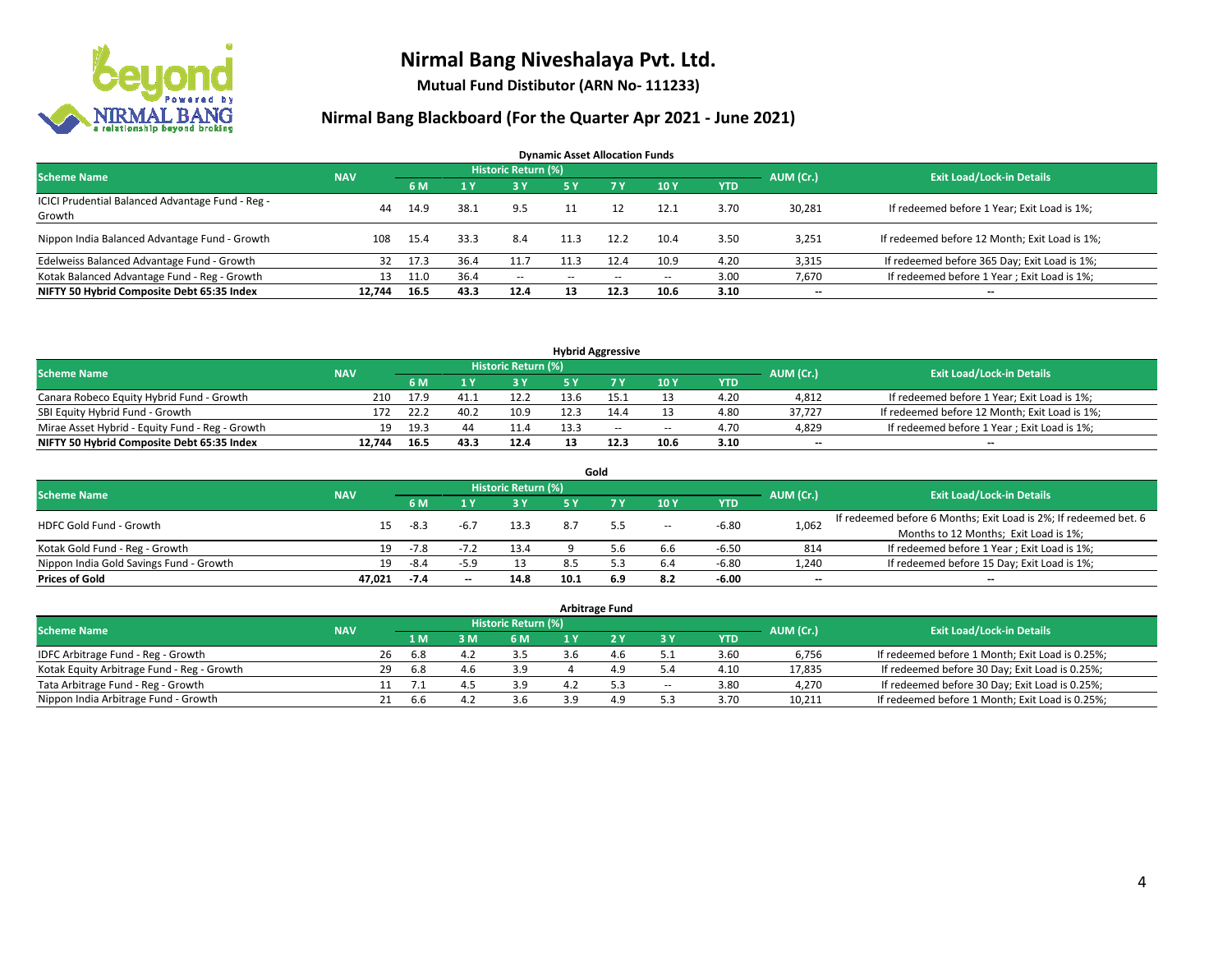

**Mutual Fund Distibutor (ARN No- 111233)**

| <b>Overnight Fund</b>                          |            |     |     |                            |     |      |            |                 |           |                                  |  |  |  |  |
|------------------------------------------------|------------|-----|-----|----------------------------|-----|------|------------|-----------------|-----------|----------------------------------|--|--|--|--|
| <b>Scheme Name</b>                             | <b>NAV</b> |     |     | <b>Historic Return (%)</b> |     |      | <b>YTM</b> | Avg             | AUM (Cr.) | <b>Exit Load/Lock-in Details</b> |  |  |  |  |
|                                                |            | 1W  | 2 W | 1 M                        | 3 M | 1Y   |            | <b>Maturity</b> |           |                                  |  |  |  |  |
| IDFC Overnight Fund - Reg - Growth             | 1,096      | 3.1 |     |                            |     | 2.9  | 3.37       | 0.01            | 1,420     | Nil                              |  |  |  |  |
| Tata Overnight Fund - Reg - Growth             | 1,085      | 2.9 | 2.9 | 3.1                        |     |      | 3.39928    | 0.01            | 1,872     | Nil                              |  |  |  |  |
| SBI Overnight Fund - Growth                    | 3,324      | 3.0 |     | 3.1                        |     |      | 3.37       | 0.00            | 12,360    | Nil                              |  |  |  |  |
| ICICI Prudential Overnight Fund - Reg - Growth | 111        | 3.0 |     | 3.1                        |     | 2.9  | 3.41567    | 0.01            | 9,187     | Nil                              |  |  |  |  |
| Nippon India Overnight Fund - Reg - Growth     | 110        | 3.0 |     |                            |     |      | 3.39       | 0.01            | 4,567     | Nil                              |  |  |  |  |
| <b>CRISIL Liquid Fund Index</b>                | $- -$      | 3.5 |     | 3.8                        | 3.7 | #N/A | #N/A       | #N/A            | #N/A      | #N/A                             |  |  |  |  |

| <b>Liquid Funds</b>                              |            |                |    |                     |      |      |            |                 |           |                                  |  |  |  |  |
|--------------------------------------------------|------------|----------------|----|---------------------|------|------|------------|-----------------|-----------|----------------------------------|--|--|--|--|
| <b>Scheme Name</b>                               | <b>NAV</b> |                |    | Historic Return (%) |      |      | <b>YTM</b> | Avg             | AUM (Cr.) | <b>Exit Load/Lock-in Details</b> |  |  |  |  |
|                                                  |            | 1 <sub>W</sub> | 2W | 1 M                 | 3 M. |      |            | <b>Maturity</b> |           |                                  |  |  |  |  |
| Aditya Birla Sun Life Liquid Fund - Reg - Growth | 330        | 3.0            |    | 3.4                 |      |      | 3.39       | 0.12            | 27,433    | *Ref Footnote                    |  |  |  |  |
| ICICI Prudential Liquid Fund - Reg - Growth      | 303        | 3.0            |    | 3.4                 |      |      | 3.39       | 0.11            | 37,777    | *Ref Footnote                    |  |  |  |  |
| Kotak Liquid Fund - Reg - Growth                 | 4.146      | -3.1           |    | 3.5                 |      |      | 3.42608    | 0.11            | 28,961    | *Ref Footnote                    |  |  |  |  |
| Nippon India Liquid Fund - Growth                | 5,004      | 3.0            |    | 3.4                 |      |      | 3.35       | 0.14            | 23,219    | *Ref Footnote                    |  |  |  |  |
| Mahindra Manulife Liquid Fund - Reg - Growth     | 1,331      | -3.1           |    | 3.5                 |      |      | 3.45       | 0.10            | 1,728     | *Ref Footnote                    |  |  |  |  |
| <b>CRISIL Liquid Fund Index</b>                  | $- -$      | 3.5            |    | 3.8                 | 3.7  | #N/A | #N/A       | #N/A            | #N/A      | #N/A                             |  |  |  |  |

| <b>Ultra Short Fund</b>                           |            |     |     |                            |     |       |                          |                          |           |                                  |  |  |  |
|---------------------------------------------------|------------|-----|-----|----------------------------|-----|-------|--------------------------|--------------------------|-----------|----------------------------------|--|--|--|
| <b>Scheme Name</b>                                | <b>NAV</b> |     |     | <b>Historic Return (%)</b> |     |       | <b>YTM</b>               | Avg                      | AUM (Cr.) | <b>Exit Load/Lock-in Details</b> |  |  |  |
|                                                   |            | 1 M | 3 M | 6 M                        | 1 Y | 3Y    |                          | <b>Maturity</b>          |           |                                  |  |  |  |
| HDFC Ultra Short Term Fund - Reg - Growth         | 12         | 5.2 |     | 3.7                        | 5.8 | $- -$ | 4.03209                  | 0.55                     | 17,221    | Nil                              |  |  |  |
| ICICI Prudential Ultra Short Term Fund - Growth   | 22         | 5.3 | 4.4 | 4.2                        | 6.1 |       | 4.92                     | 0.45                     | 8,288     | Nil                              |  |  |  |
| UTI Ultra Short Term Fund - Growth                | 3.264      | 4.2 |     | 3.7                        | 4.9 | 4.8   | 4.07                     | 0.42                     | 1,909     | Ni                               |  |  |  |
| Aditya Birla Sun Life Savings Fund - Reg - Growth | 423        | 5.8 | 3.9 | 4                          | 6.5 | 7.3   | 4.27                     | 0.59                     | 16,098    | Nil                              |  |  |  |
| <b>NIFTY Ultra Short Duration Debt Index</b>      | 4.266      | 4.3 | 3.9 | 3.8                        | 4.8 | 6.7   | $\overline{\phantom{a}}$ | $\overline{\phantom{a}}$ | $- -$     | $-$                              |  |  |  |

| <b>Money Market Fund</b>                         |            |     |     |                            |     |         |                          |                          |           |                                               |  |  |  |  |
|--------------------------------------------------|------------|-----|-----|----------------------------|-----|---------|--------------------------|--------------------------|-----------|-----------------------------------------------|--|--|--|--|
| <b>Scheme Name</b>                               | <b>NAV</b> |     |     | <b>Historic Return (%)</b> |     |         | <b>YTM</b>               | Avg                      | AUM (Cr.) | <b>Exit Load/Lock-in Details</b>              |  |  |  |  |
|                                                  |            | 1 M | 3M  | 6 M                        | 1 Y | $Z_3$ Y |                          | <b>Maturity</b>          |           |                                               |  |  |  |  |
| Aditya Birla Sun Life Money Manager Fund - Reg - | 285        | 5.0 |     | 3.9                        |     |         | 4.01                     | 0.49                     | 11,383    | Nil                                           |  |  |  |  |
| Growth                                           |            |     | 4   |                            | 5.9 |         |                          |                          |           |                                               |  |  |  |  |
| SBI Savings Fund - Growth                        | 33         | 4.3 | 3.6 | 3.4                        |     | 6.4     | 3.84                     | 0.45                     | 19,955    | If redeemed before 3 Days; Exit Load is 0.1%; |  |  |  |  |
| HDFC Money Market Fund - Growth                  | 4,426      | 5.1 | 3.9 | 3.7                        | و.ز |         | 3.96836                  | 0.52                     | 11,249    | Nil                                           |  |  |  |  |
| Tata Money Market Fund - Reg - Growth            | 3,646      | 5.8 | 4.3 | 3.9                        | 5.8 | 4.4     | 4.32                     | 0.79                     | 1,698     | Nil                                           |  |  |  |  |
| <b>CRISIL Liquid Fund Index</b>                  | $- -$      | 3.8 | 3.7 | 3.5                        |     | $- -$   | $\overline{\phantom{a}}$ | $\overline{\phantom{a}}$ | $- -$     | $- -$                                         |  |  |  |  |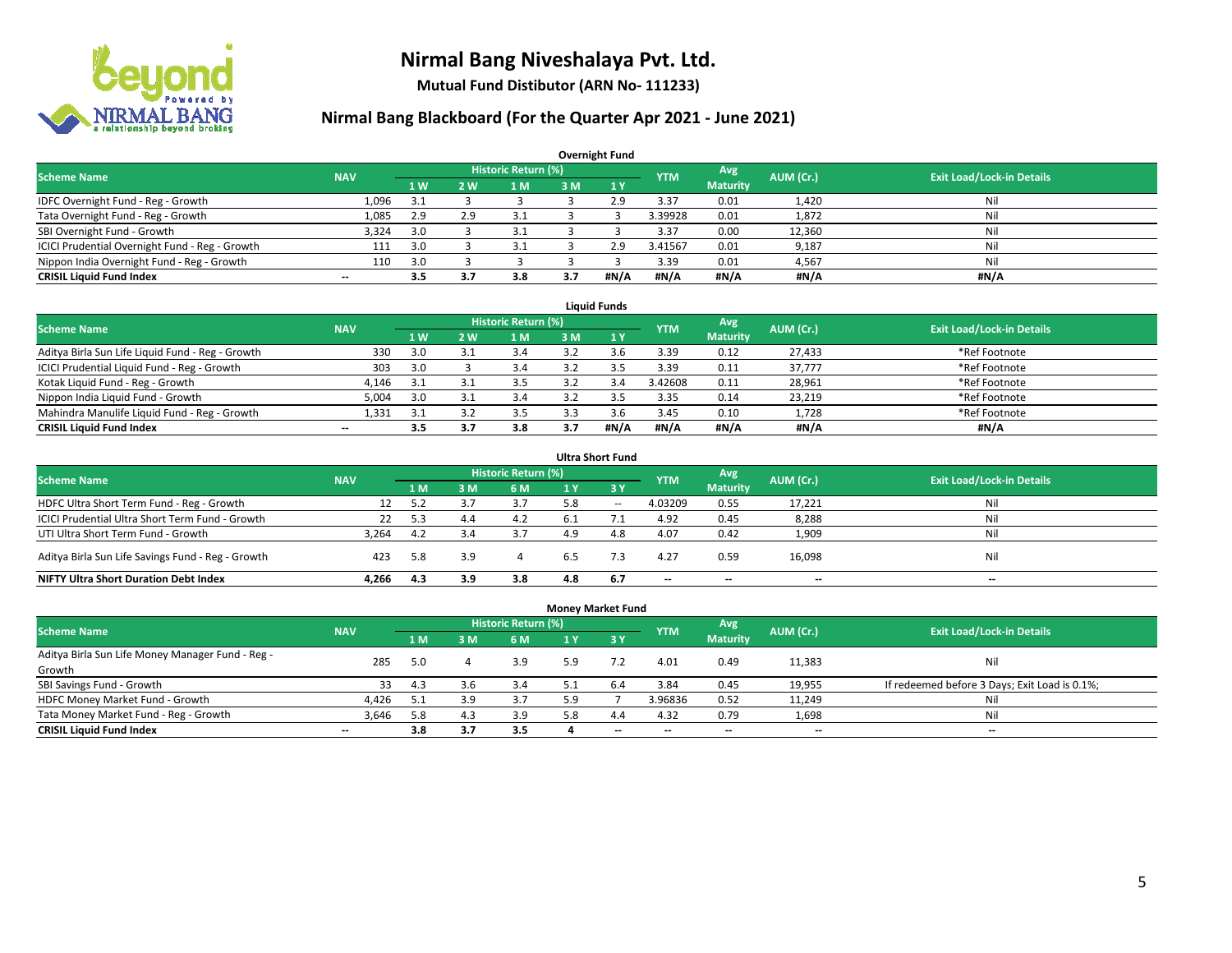

**Mutual Fund Distibutor (ARN No- 111233)**

| <b>Short Term Fund</b>                    |            |    |      |     |                            |     |     |            |                 |           |                                  |  |  |  |
|-------------------------------------------|------------|----|------|-----|----------------------------|-----|-----|------------|-----------------|-----------|----------------------------------|--|--|--|
| <b>Scheme Name</b>                        | <b>NAV</b> |    |      |     | <b>Historic Return (%)</b> |     |     | <b>YTM</b> | Avg             | AUM (Cr.) | <b>Exit Load/Lock-in Details</b> |  |  |  |
|                                           |            |    | 1 M. | 3 M | 6 M                        | 1 V |     |            | <b>Maturity</b> |           |                                  |  |  |  |
| HDFC Short Term Debt Fund - Growth        |            | 25 | 12.3 | 1 ດ | 3.9                        |     | 8.6 | 5.51       | 2.80            | 16,805    | Nil                              |  |  |  |
| Nippon India Short Term Fund - Growth     |            | 41 | 13.2 | 3.8 | 4.6                        |     |     | 5.58       | 2.51            | 7,903     | Nil                              |  |  |  |
| ICICI Prudential Short Term Fund - Growth |            | 46 | 11.0 |     |                            |     |     | 5.39       | 2.96            | 22,158    | Nil                              |  |  |  |

| <b>Low Duration Fund</b>                     |            |      |  |                     |  |  |            |                 |           |                                  |  |  |  |
|----------------------------------------------|------------|------|--|---------------------|--|--|------------|-----------------|-----------|----------------------------------|--|--|--|
| <b>Scheme Name</b>                           | <b>NAV</b> |      |  | Historic Return (%) |  |  | <b>YTM</b> | Avg             | AUM (Cr.) | <b>Exit Load/Lock-in Details</b> |  |  |  |
|                                              |            | 1 M. |  | 6 M                 |  |  |            | <b>Maturity</b> |           |                                  |  |  |  |
| <b>HDFC Low Duration Fund - Growth</b>       | 45         |      |  | 4.4                 |  |  | 5.08908    | 2.31            | 19,555    | Nil                              |  |  |  |
| ICICI Prudential Savings Fund - Reg - Growth | 417        | 6.2  |  | 4.2                 |  |  | 5.01       | 3.70            | 23,971    | Nil                              |  |  |  |
| Kotak Low Duration Fund - Std - Growth       | 2.633      |      |  |                     |  |  | 4.47043    | 1.23            | 12,542    | Nil                              |  |  |  |

| <b>Banking &amp; PSU Bond Funds</b>                 |            |    |      |        |                     |     |        |            |                 |           |                                  |  |  |  |
|-----------------------------------------------------|------------|----|------|--------|---------------------|-----|--------|------------|-----------------|-----------|----------------------------------|--|--|--|
| <b>Scheme Name</b>                                  | <b>NAV</b> |    |      |        | Historic Return (%) |     |        | <b>YTM</b> | Avg             | AUM (Cr.) | <b>Exit Load/Lock-in Details</b> |  |  |  |
|                                                     |            |    | 1 M  | . M    | <b>6M</b>           |     |        |            | <b>Maturity</b> |           |                                  |  |  |  |
| HDFC Banking and PSU Debt Fund - Reg - Growth       |            | 18 | 12.9 |        | 3.9                 |     |        | 5.49       | 2.73            | 9,899     | Nil                              |  |  |  |
| Tata Banking & PSU Debt Fund - Reg - Growth         |            | 11 | 13.6 | $-0.4$ | 2.8                 |     | $\sim$ | 5.55       | 2.66            | 478       | Nil                              |  |  |  |
| Kotak Banking and PSU Debt Fund - Reg - Growth      |            | 50 | 14.5 | 0.4    | 3.3                 | 8.8 | 8.6    | 5.48027    | 3.02            | 9,688     | Nil                              |  |  |  |
| Nippon India Banking & PSU Debt Fund - Reg - Growth |            | 16 | 14.4 |        | 3.4                 |     |        | 5.22       | 3.23            | 6,636     | Nil                              |  |  |  |

| <b>Corporate Bond Funds</b>                         |            |    |      |          |                     |     |        |            |                 |           |                                  |  |  |  |
|-----------------------------------------------------|------------|----|------|----------|---------------------|-----|--------|------------|-----------------|-----------|----------------------------------|--|--|--|
| <b>Scheme Name</b>                                  |            |    |      |          | Historic Return (%) |     |        | <b>YTM</b> | Avg             | AUM (Cr.) | <b>Exit Load/Lock-in Details</b> |  |  |  |
|                                                     | <b>NAV</b> |    | 1 M  | <b>M</b> | 6 M                 | 1 Y |        |            | <b>Maturity</b> |           |                                  |  |  |  |
| ICICI Prudential Corporate Bond Fund - Reg - Growth |            | 23 | 10.7 |          | 4.2                 | 9.4 | 8.3    | 5.01       | 3.37            | 19,146    | Nil                              |  |  |  |
| IDFC Corporate Bond Fund - Reg - Growth             |            | 15 | 13.1 |          | 3.6                 |     | -8.1   | 5.32       | 2.87            | 22,943    | Nil                              |  |  |  |
| HDFC Corporate Bond Fund - Growth                   |            | 25 | 14.9 |          | 3.7                 | 9.7 | 8.8    | 5.44025    | 4.06            | 29,880    | Nil                              |  |  |  |
| UTI Corporate Bond Fund - Reg - Growth              |            | 13 | 10.8 |          | 3.2                 | 9.4 | $\sim$ | 4.92       | 2.03            | 3,246     | Nil                              |  |  |  |

| <b>Credit Risk Fund</b>                    |            |    |      |     |                            |      |           |            |                        |           |                                                                       |  |
|--------------------------------------------|------------|----|------|-----|----------------------------|------|-----------|------------|------------------------|-----------|-----------------------------------------------------------------------|--|
| <b>Scheme Name</b>                         | <b>NAV</b> |    |      |     | <b>Historic Return (%)</b> |      |           | <b>YTM</b> | Avg<br><b>Maturity</b> | AUM (Cr.) | <b>Exit Load/Lock-in Details</b>                                      |  |
|                                            |            |    | 1 M  | : M | 6 M                        | 1 Y  | $Z$ 3 $V$ |            |                        |           |                                                                       |  |
| ICICI Prudential Credit Risk Fund - Growth |            | 24 | 9.0  | 4.2 | 6.3                        | 9.2  | 8.3       | 7.82       | 2.31                   | 7,217     | If redeemed before 1 Year; Exit Load is 1%;                           |  |
| HDFC Credit Risk Debt Fund - Reg - Growth  |            | 18 | 11.6 | 4.9 | 8.7                        | 11.3 |           | 7.78728    | 2.56                   | 7,253     | If redeemed before 12 Month; Exit Load is 1%; If redeemed bet. 12     |  |
|                                            |            |    |      |     |                            |      |           |            |                        |           | Month to 18 Month; Exit Load is 0.5%;                                 |  |
|                                            |            |    |      |     |                            |      |           |            |                        |           | If redeemed before 12 Month; Exit Load is 3%; If redeemed bet. 12     |  |
| SBI Credit Risk Fund - Growth              |            | 34 | 9.6  |     | 5.4                        | 8.8  |           | 6.84       | 1.65                   |           | 3,524 Month to 24 Month; Exit Load is 1.5%; If redeemed bet. 24 Month |  |
|                                            |            |    |      |     |                            |      |           |            |                        |           | to 36 Month; Exit Load is 0.75%;                                      |  |